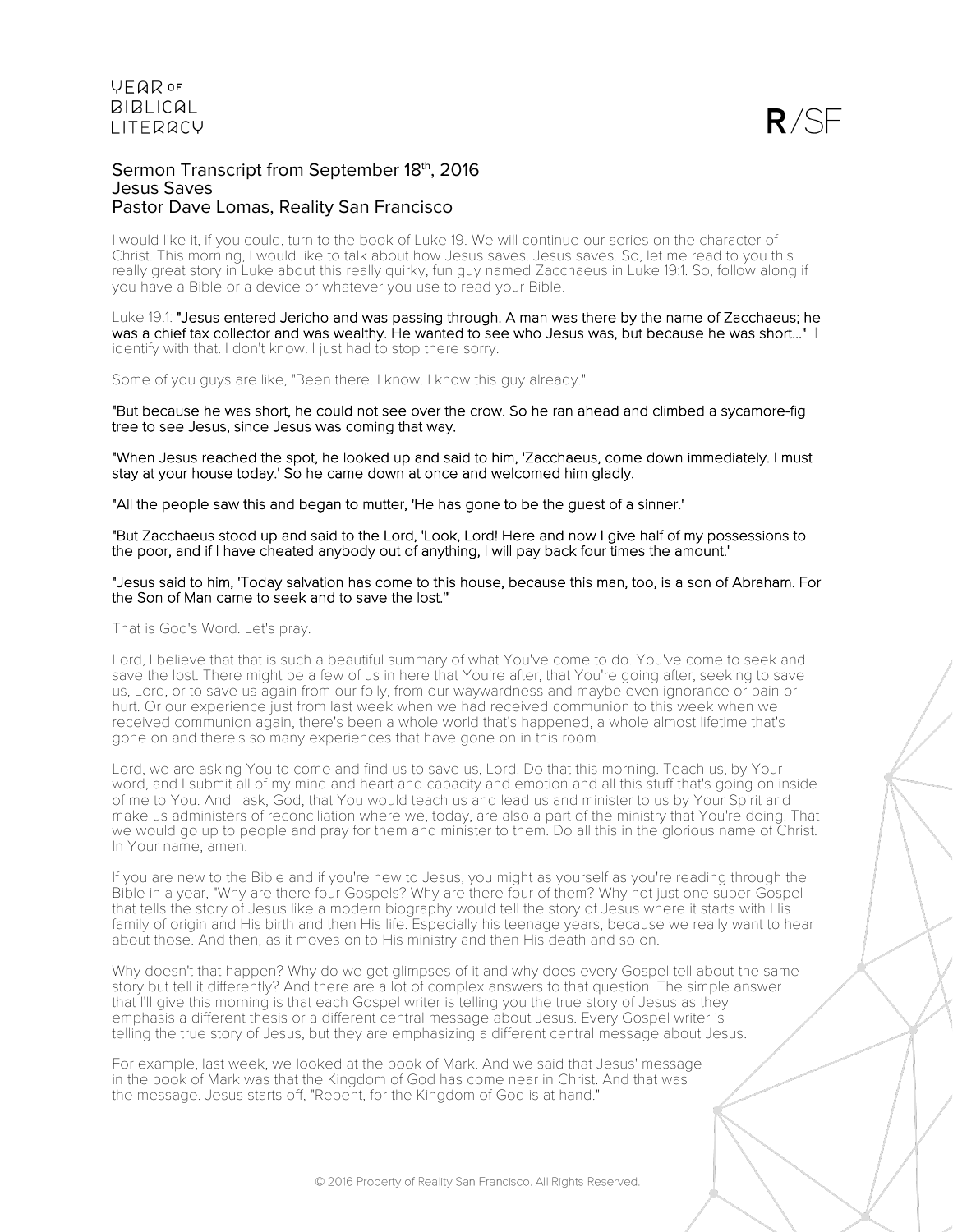$R/SE$ 

Jesus was bringing in the Kingdom of God. I said that another way of thinking about the Kingdom of God is the rule of God, because we don't think in kingdom language. So, it's like Jesus was bringing in the rule of God. So, wherever Jesus stepped, the rule of God would order or reorder that thing. It would be like we used the example of everything being a frozen winter and Jesus, everywhere He stepped, spring would happen. Like, things would come to life. Cold winter would melt away and life would begin to happen.

And that's how Mark tells his Gospel. Mark says that the Gospel of Jesus is the bringing in or the breaking in of the Kingdom of God. Luke has a different emphasis. Luke's Gospel emphasizes how Jesus came to seek and save the lost. So, Luke emphasizes, "Jesus has come to seek and save the lost." That is the summary of Luke's entire Gospel.

Actually, right here in Luke 19:10 is says this: "The son of Man came to seek and to save the lost."

This is almost like a summary of everything that Luke is telling you in his Gospel. And this is Jesus summarizing it. Jesus has come to seek and save the lost. So, Luke's Gospel, if you're reading it, pay attention to the lostness of Luke's Gospel. How he talks about how Jesus goes after to rescue lost people. Actually, in the middle of Luke's Gospel, we have the famous "Lost Parables." The parables of the lost things. If you've ever read this or heard of this before.

In Luke 15, Jesus tells three parables of lost things. He says, the first parable, the Kingdom of God is like a shepherd having 100 sheep and 1 of them goes missing. He loses 1 sheep. So, what the shepherd does is he leaves the 99 sheep and goes after the 1 sheep. He leaves the 99 and goes after the 1. You're like, "That's bad math. You don't leave 99 to go after the 1."

But, Jesus is sharing the heart of God. Like, "There's one lost sheep and I must go find it."

And then, the very next parable is the parable of the lost coin. It tells about a woman who has ten coins and loses one coin. This woman is a bit, almost, senile, because she rips the house apart to find the one lost coin and then throws a party when she finds it that cost probably more than the lost coin. I don't understand it. It's almost senile. Like, if your neighbor goes, "I've lost a coin, but I found it. And I roasted a pig. Would you come over?"

You're like, "What? No. This is really creepy and I'm not going in your house."

But, it almost feels like that the way that Jesus is telling these stories in Luke. Then, the last parable is a parable the lost son. Or, we know it as the prodigal son. The father has two sons. No, notice that it goes from 100 to 10 to 2. The father has two sons and one runs away and the father waits and waits and waits and waits for his son to wake up and come to his senses. And, when the son does, the father goes after him and tackles him and kisses him and puts a ring on his finger and sandals on his feet and throws a party, because his son was lost but now he's found.

When Jesus is telling these stories, He is talking about how when things are lost, it means that God is going after them. When things are lost, God is going after them or God is waiting with desperate anticipation in reuniting with the lost thing. Think about that. When something is lost, God is waiting with desperate anticipation for reuniting reconciliation or He's going after the lost thing. And what Jesus is saying in parabolic language is that when people are lost, it means that God is coming after you.

And these stories are not so much about how things get lost or how people get lost. He's not saying, "Okay. The sheep got lost because the sheep was wandering and he found this and he kept on walking."

He's not telling you how things get lost. He's not telling you why things get lost. He's not even telling you how not to get lost. He's not heaping judgment on lost people. He's saying, these stories are about this: "When things are lost, the character of God is to go after lost things."

By "things," He means people. When things are lost or people are lost, the character of God is to go after them. And Jesus calls these things and these people "lost" because God wants to find them. If God didn't want to find them, they would not be lost, they would be forgotten. Like, we've all lost things in our life. And we've also forgotten about things. And there's a difference between things we lose and things we forget about. The things that we forget about have no real value. We misplace them and we're like, "Oh, I lost that thing. Whatever."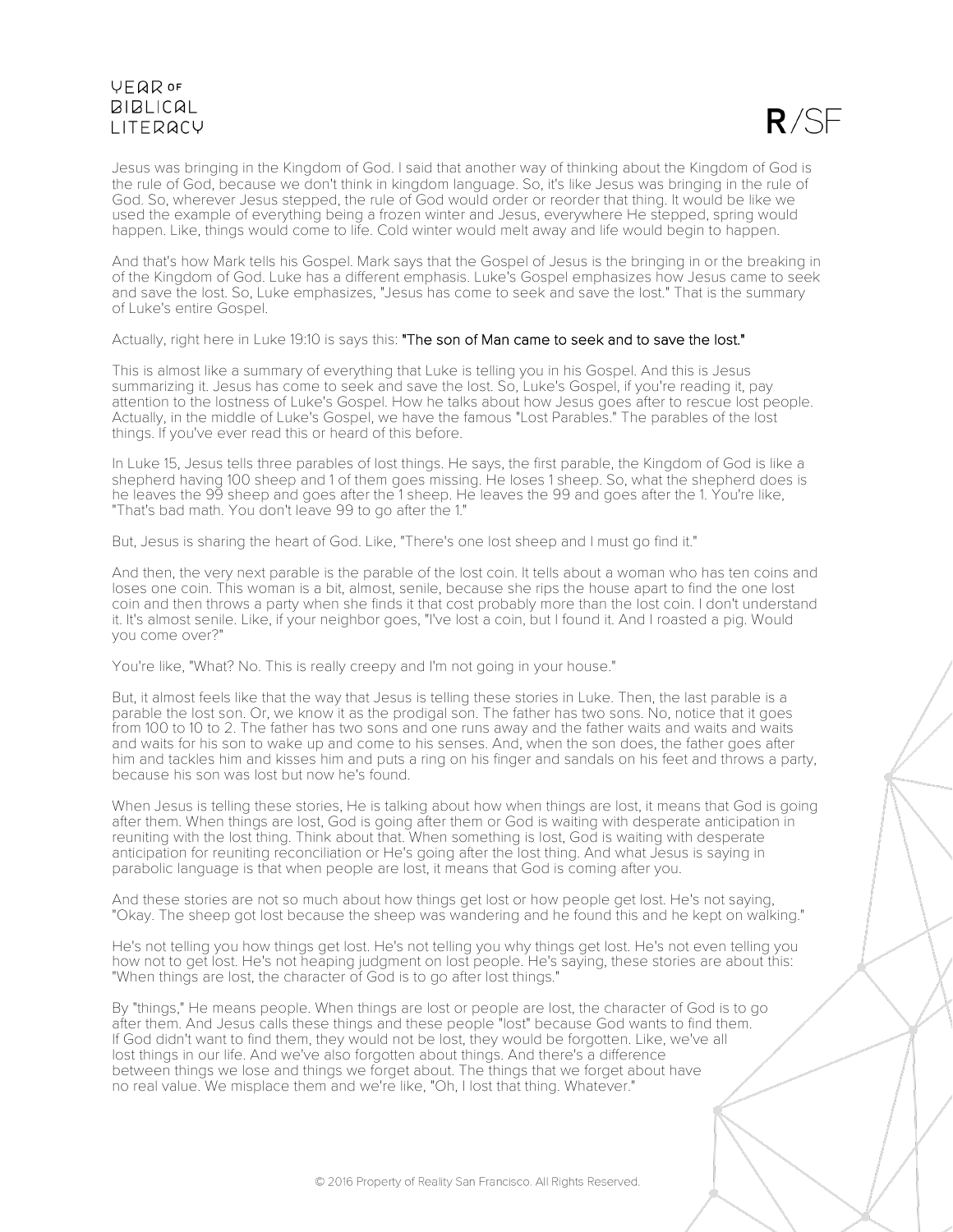

It doesn't feel like a loss to us. And then we find them and we go, "Oh, yeah! I forgot about this."

That's not how we are. That's not what it's saying about lost things. When you lose something of value, you go after them. You turn over the house to find them. You retrace every single step that you have and you think hard, "Where did I last put that thing?"

And you put up signs and flyers. You do whatever it takes. You post on social media, "I lost this thing. If you see this thing, let me know."

If it's of value, you got after to find it. God calls lost things lost because He's going after them. Lost means that you are missed and that God wants you back. So, the summary of this is in Luke 19. It says this: "The Son of Man came to seek and to save the lost."

Now, the encounter that leads to this summary of Luke's Gospel is an encounter with a rich, powerful, short man named Zacchaeus. This is like Luke's summary sentence is couched in the story of Zacchaeus. And the story of Zacchaeus starts with curiosity. It says in verse 3 that Zacchaeus wanted to see who Jesus was. He was a very curious person. Now, Zacchaeus was, it says here in the text, a chief tax collector. This was not a good profession to have if you were Jewish at this time. It meant that he worked for the Roman government. The Roman government was the occupying powerful force in Israel at the time. It meant he worked for the Roman government, so he was a traitor.

As a Jew working for Rome, he was a traitor. And it says that he was a rich tax collector. Which means the only way to be a rich tax collector was to extort money from your own people. So, you would inflate taxes owed with all the power of Rome behind you and then you would line your own pockets with inflating taxes on your own people. Think of the Sheriff of Nottingham, but the cartoon Disney version. The best version out there on that one. Right? Think of him.

So, he goes to the blind beggar and he goes to the blind beggar and is like, "You owe your taxes."

He's like, "I'm begging. I'm begging."

And he hits the bottom of his cup and grabs the money from the beggar's cup. Like, that's who Zacchaeus is. He's robbing his own people to line his own pockets. It's like that. And there's no doubt that Zacchaeus was hated. And hated people are often hardened people. They have to be hard. To be that rich and make that much money by making people angry, you have to be hardened. So, you're talking about a – and he probably had a short man complex as well, I'm guessing. I think. Just my observation from the text. Just a short guy with a short man complex and whatever.

Anyway, that doesn't mean that Zacchaeus wasn't curious. He heard Jesus coming through town and he heard that Jesus was coming through town and he just wanted to see who this guy was. Simple curiosity. Maybe this simple curiosity was something like a powerful person who admires another influential person. He's like, "This guy's influential. I'm powerful. I want to get a glimpse of who this guy is."

But, Zacchaeus' curiosity shows us something. Zacchaeus' curiosity shows me something that I have found to be true the more people that I know, and it is this: lost people, like Zacchaeus, have these momentary glimpses or momentary realizations of their lostness. Lost people, somehow, someway through circumstances of life, will wake up to the fact that they're lost and where they realize how far off they are from who they wanted to be. Where lost people long for the day when they will be reconciled with people that they've lost. Or how long it's been since they started working for the change they wanted to see in their lives. Or when they ask if there's anything in this world beyond the consumption of food and things and stuff and people. Or if there really is a God out there who loves them.

Lost people are curious about what it would be like if they were found. I've found that to be true. It's like that song that I quoted to you a couple months ago off The 1975 album, the song "If I Believe You."

The lead singer says, "And if I believe you, will that make it stop? If I told you I need you, is that what you want? I'm broken and bleeding and begging for help. I'm asking you, Jesus, show yourself."

Like, maybe Zacchaeus was humming that song as he was trying to get a glimpse of Jesus. Like, that sort of thing was going on in his heart. And this, I think, I believe this is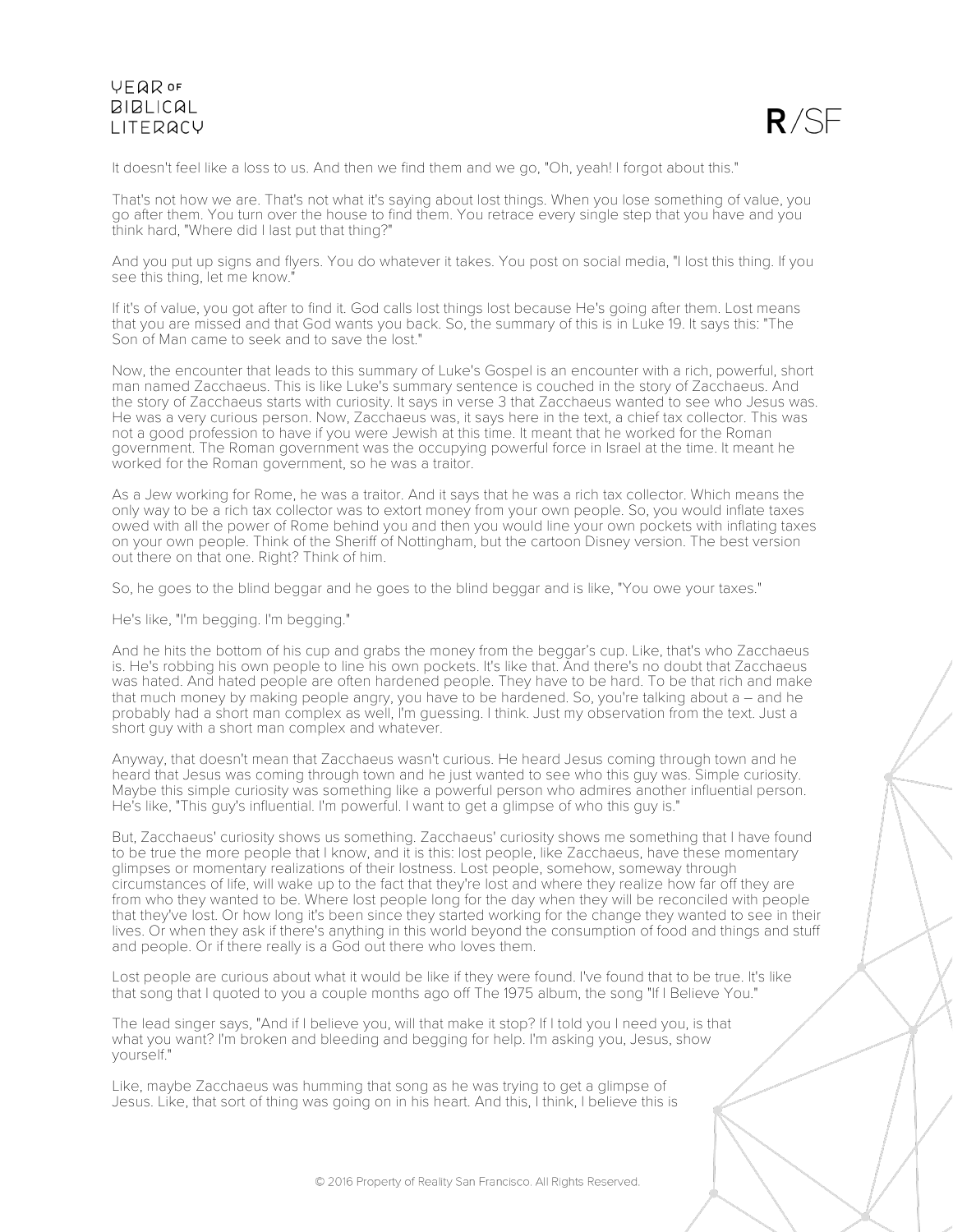

what happens to lost people. They have this sort of resonate song in their heart going, "What if I was found? What if I was brought home?"

But, he couldn't see Jesus because he was too short, and this is very funny, you guys. This is Bible humor, and you should laugh when you're reading this. You're like, "Okay. That was pretty funny."

Like, he really wants to see Jesus, but the crowd is in the way. He's too short. It almost has this childish quality to this whole story. Like, you would almost imagine Zacchaeus trying to push through people and people are like, "Zacchaeus, I know who you are. Get away."

And he would just get knocked over and he would try to climb over somebody and they push him down. He'd try to crawl between their legs and they would close their legs. It's that sort of thing. He's trying to see Jesus and he can't get through the crowd. And they probably know who he is and they're like, "You're not going to get ahead of me here. You're not going to do it."

It's not just funny – it is funny – it's ironic. It's ironic because, in some crowds, Zacchaeus stands pretty tall. He's the chief tax collector. He's someone to be feared. But, in this crowd of everyone trying to see Jesus, he's not tall enough. But, Zacchaeus is determined. So, he goes ahead a bit and he climbs a tree. He climbs a tree. Now, this might seem cute. Like, "Oh my gosh. This is so cute. What a funny story. Climbing a tree to see Jesus."

I mean, it is cute. It's a great story. But, the reality is that men of his stature didn't run in public, let alone climb trees like little children. They just didn't. Men didn't, especially men of his stature. They didn't do this. Have you ever been to a Warriors game or seen a Warriors game and, right after Stephen Curry shoots his tunnel, pre-game, warm-up shot, you have all these kids that are hanging over the rails yelling at him to sign their gear. "Sign my hat! Sign my thing!"

Okay. So, you have this scene. It's super cute. Stephen starts and he signs all these kid's jerseys and whatever. Can you imagine if our mayor was right there? Like, if Mayor Ed Lee was hanging over he rails next to kids, "Stephen! Sign my hat!" and like freaking out and screaming and all these kids are like, "Get away!" He's like, "Get away! Stephen!"

Screaming. You'd go, "That... okay. That's okay for kids to do that and some very weird adults. But, men of his statute do not do that."

It would be on the news. You know it would be on the news. And it would be like, talk about humiliating. This is weird. This is what was going on here. Like, men of that stature didn't do that sort of thing. They didn't climb trees, hang on to trees to see Jesus. That is not what happened. So, with things like this, the biggest barrier to coming to Jesus is often our pride. It's often our dignity. We don't want to be one of those Christians who cries and sways to music with your hands in the air singing songs that would not make the radio or whatever. Like, I don't want to be that. I'm not going to be that. I'm not going to be that Christian. I don't want to let go of my dignity. I will not.

And maybe you're here and you have no kneeled in like four years of being at this church. You're like, "I did that my first three years and I cried on the carpet. I haven't been there in four years. I just don't do that. I have dignity now. Like, I remember when I was going through that much stuff in life where I would actually kneel before God. But, not anymore. I have too much dignity for that."

The thing, the biggest hurdle, the biggest barrier in coming to Jesus is often our pride and our dignity. We don't want to be that guy or that gal who is so in need of Jesus that we kneel or that we admit that we don't have the control, we don't have the power to control our change. We don't have the power to change. We don't have it. We don't want to be that. Our pride and our dignity get in the way of that.

So, I mean, say what you want to about Zacchaeus, he was willing to look childish to get to Jesus. I mean, I just imagine him hugging a tree limb. Like, "I just want to get a glimpse of Jesus. Last week, we talked about people crossing barriers to get to Jesus and they didn't care what barriers they had to cross to get to him. This is another story of that. And what happens next is often what happens next when we come face to face with Jesus. Zacchaeus gets way more than he bargained for. He just wants to get a glimpse of Jesus, and then Jesus points him out, calls him by name and invites himself over to his house.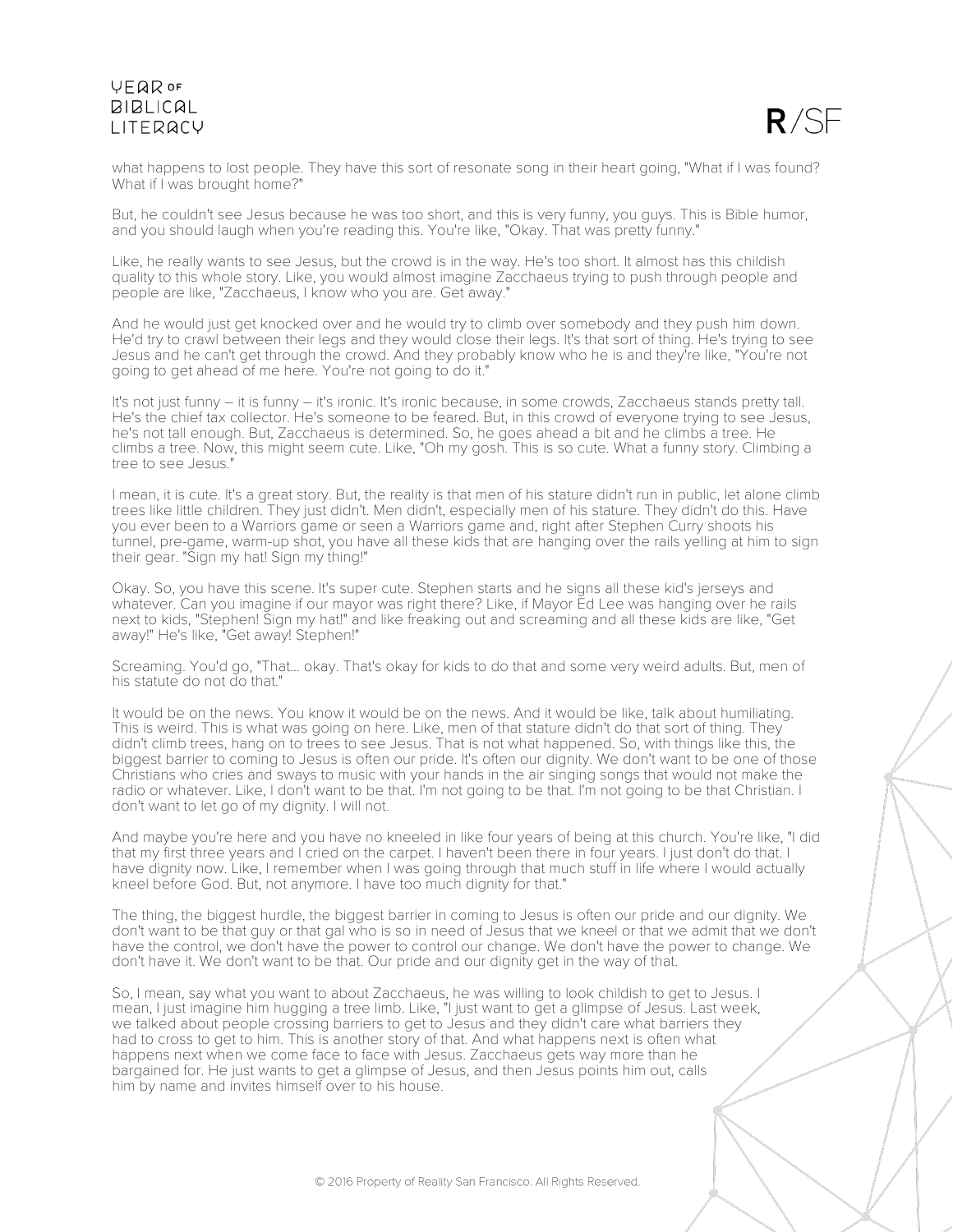

That's what He does. He's like, "Zacchaeus, come down immediately."

Just when you say "Zacchaeus" he's like, "Okay, how did He know my name? And He just called me out in front of a crowd."

"And I must stay at your house."

I imagine everyone looking up at him. Zacchaeus is holding onto some big limb on a tree and he's hanging there and he's looking like a kid. Just a short man in a tree. And looking at Jesus and Jesus says, "I'm going to stay at your house today."

And he gets way more than he bargained for. He's like, "I was just here to get a glimpse of you and now you're coming over."

Jesus' invitation here to stay with Zacchaeus is the only time Jesus invites Himself into someone's presence or on their premise. This is the only time in the Gospels that Jesus invites Himself over, and it's right now. "I must come stay at your house today."

And Zacchaeus welcomes Jesus gladly. But, look at what the crowd does. Look at what the crowd does.

### "All the people saw this and began to mutter."

So, people saw that Jesus was going over to his house, that He had gone over to his house we don't really know the timing here. Either at that moment they saw or the fact that it really happens and Zacchaeus got down the tree and then they went over to his house. But, all the people saw this and began to mutter.

### "'He has gone to be the guest of a sinner.'"

Now, whenever the crowds or the religious leaders mutter in the Gospels, something interesting is always happening. It's like a clue to tip us off to there's more beneath the surface here. There's something else going on here. And what's going on here when the crowd begins to mutter like, "Oh my gosh. I can't believe that Jesus has gone over to his house to stay."

I mean, this was actually language of going to stay at his house for an extended period of time. He wasn't just going over for a meal. He was going over for a meal and to stay at Zacchaeus' home. What is this cluing us in to? What happens here as soon as Jesus asks to stay at his home is that the hostility of the crowd shifts from Zacchaeus to Jesus. So, the crowd doesn't like Zacchaeus. I mean, he's a chief tax collector. Everyone knows him. Everyone despises him if you're a Jew. It goes from, "We hate Zacchaeus," to, "What the heck, Jesus?"

It goes to despising Jesus. They are mad at Jesus for eating and going to live with such a person. Now, I'll say this next thing and I don't mean this to offend anyone per se. I just want to show you how offensive this act might have seemed to the crowd at the crowd's point of view. When we read the story, we're not offended by it really. I'm not offended by it. We're like, "Oh. Jesus goes over to a sinner's house. That's awesome. I love Jesus. He hangs out with sinners."

But, when you actually look at it from the crowd's point of view, it's scandalous. Oftentimes we take the side of the marginalized, but we forget that all of Jesus' meal times were scandalous. And this is what it's like: it's as if, during an anti police violence march in Charleston, Jesus stops and says to a police officer, "I want to stay at your home."

And not just any police officer. A police officer with a track record in the community of abuse towards the black community and extorting the small businesses of that community. And Jesus is stopping to ask this police officer, "I want to stay at your home."

Now, do you like what Jesus did? Most of us are like, "No. Oh, that's what He did? Are you kidding me? That is not okay."

There was a movie that came out a couple years ago called "The Equalizer" with Denzel Washington. This movie's bad. And Denzel, basically the same thing. Goes into cops that are exploiting a poor community and extorting them. All you want to happen is Denzel to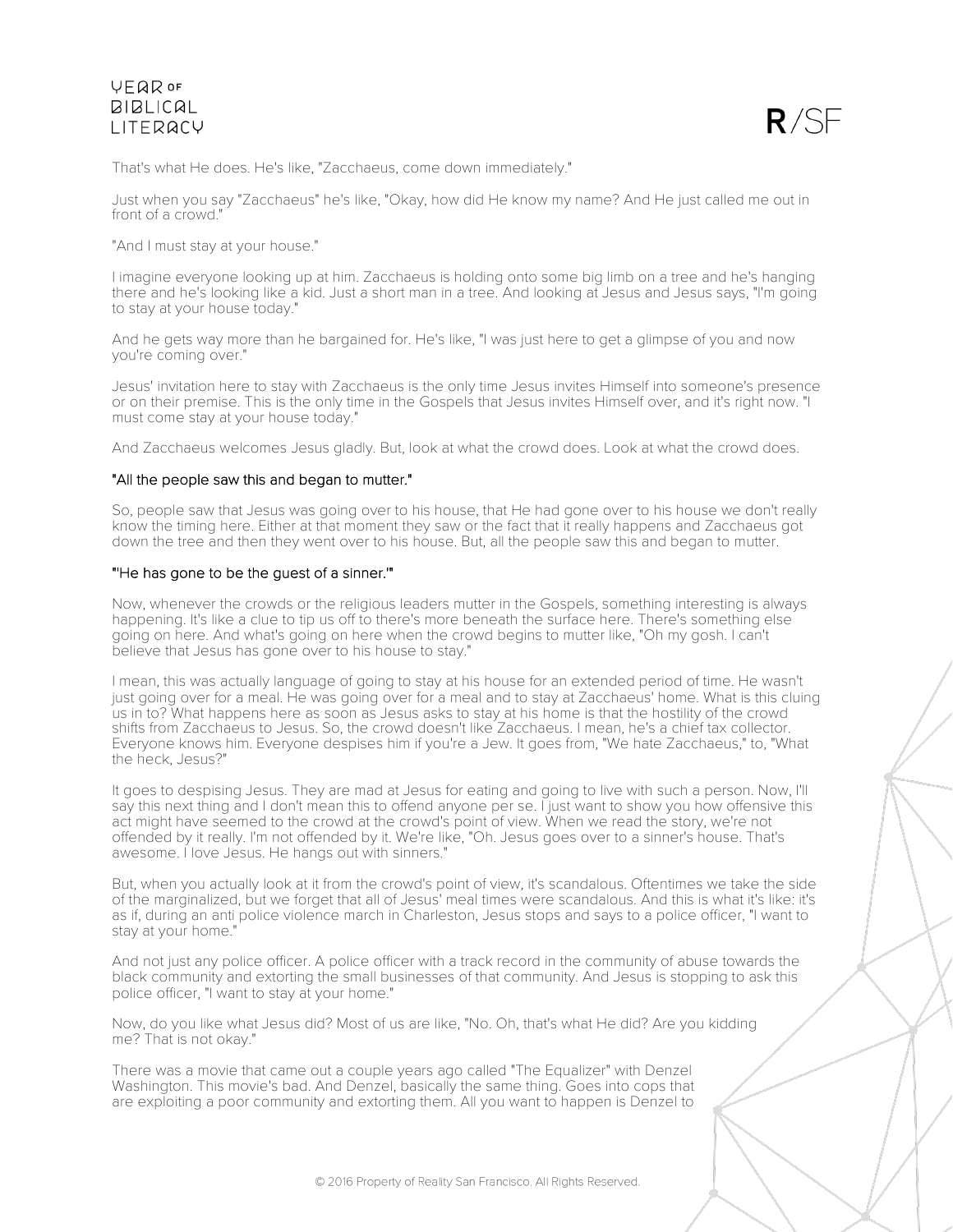

beat them up, to say it nicely. And he does, and it's awesome. If Denzel walked up to them and said, "Hey, can I stay at your house and can we hang out and can I show you mercy?"

First of all, I don't think anyone would watch that movie. I wouldn't watch it. I'd watch it and go, "Denzel. I mean, come on, man. You can't do that."

But, this is exactly what Jesus does. I mean, this is not a political statement. It's not an anti-police statement. It's a pastor trying to get the congregation to feel what's going on in this invitation. We would probably say, "Jesus, what are You doing? You have come to preach the Gospel to the poor. He's not poor. To the oppressed. He's the oppressor. To the weak. He's the powerful. You can't do that to him. You're here for the poor, the weak, the oppressed. Not him."

But, Jesus shows him mercy too. Jesus shows this tax collector mercy. And what happens in the story is that Jesus takes the scorn and the hatred that's directed towards the tax collector onto Himself. They hate the tax collector, but then all that scorn goes right to Jesus. And what we're told about the Messiah in the book of Isaiah is that is exactly what the Messiah will do. The Messiah will take the scorn that's heaped upon us and take it upon Himself. Read Isaiah 53. That is what's going on there. All the scorn and the shame and the despising that belongs to us in all these different ways that we oppress and all these different ways that we enslave and all these different ways that we hurt people, all that scorn is directed to Jesus.

If you've been a part of the church for any length of time, you are used to the Gospel going to the oppressed and the poor and we hear that all the time and we agree and we love that and that is so beautiful about Jesus. But, Jesus Himself pushes the boundaries to whom He shows mercy. He pushes the boundaries even beyond what you and I would allow or even want. He shows mercy to an oppressor. A person who lives and works from the center of power to exploit the weak. Jesus shows him mercy. What a Savior. He goes after him.

Jesus says, "This man is lost. And by lost, I don't mean forgotten. I mean that he is loved and I want him to be found. I want Zacchaeus to be saved."

So, Jesus goes to be the guest of that kind of sinner. We would call him a sinner, but not the good kind of sinner. We would call someone who extorts like that not the good kind. Not the kind that you and I would want Jesus to go and save. But, Jesus does. And look how Zacchaeus responds to Jesus. Zacchaeus says, "Look, Lord! Here and now I give half of my possessions to the poor, and if I have cheated anybody out of anything, I will pay back four times the amount."

What happens here is repentance and restitution. Repentance and restitution. I think we understand repentance. We talk a lot about repentance in the church. We don't talk that much about restitution; about making wrongs right. Zacchaeus is so deeply changed by the mercy of Christ that not only does he say, "I repent," but he goes, "I will make it right. If I have cheated anyone out of anything." That assumes that he has. It assumes. He's repenting. But, not just repentance; restitution. He wants to make it right. He gives half away. And giving half away under Jewish law is way more than is generous. It's borderline insanity. You do not do that. You can be generous. You can give away a percentage. But, if you give away half of what you have, that's insanity.

He says, "I'm going to give away half of everything I own. Not just my money in my savings. Not money in my third savings account. Everything I own, I'm cutting it in half and I'm giving it to the poor. And then I'm paying back four times the amount for the extortion that I've caused."

That's double the penalty. When you extort, you had to pay, by law, twice the amount. He said, "I'm going to put myself under a double penalty."

And here's the point: when Zacchaeus lets Jesus in his home, he lets him all the way in his home. All the way to the deepest parts of his life where he had done the deepest wrong and where the deepest healing needs to take place. And when Jesus gets there, when Jesus gets into the deepest part of Zacchaeus' heart, then Zacchaeus is free, then Zacchaeus is saved.

And then Jesus uses this word here. I love this. When Zacchaeus says, "I give it all. I'm going to give half. I'm going to make it right," Jesus says, "Today salvation has come to this house."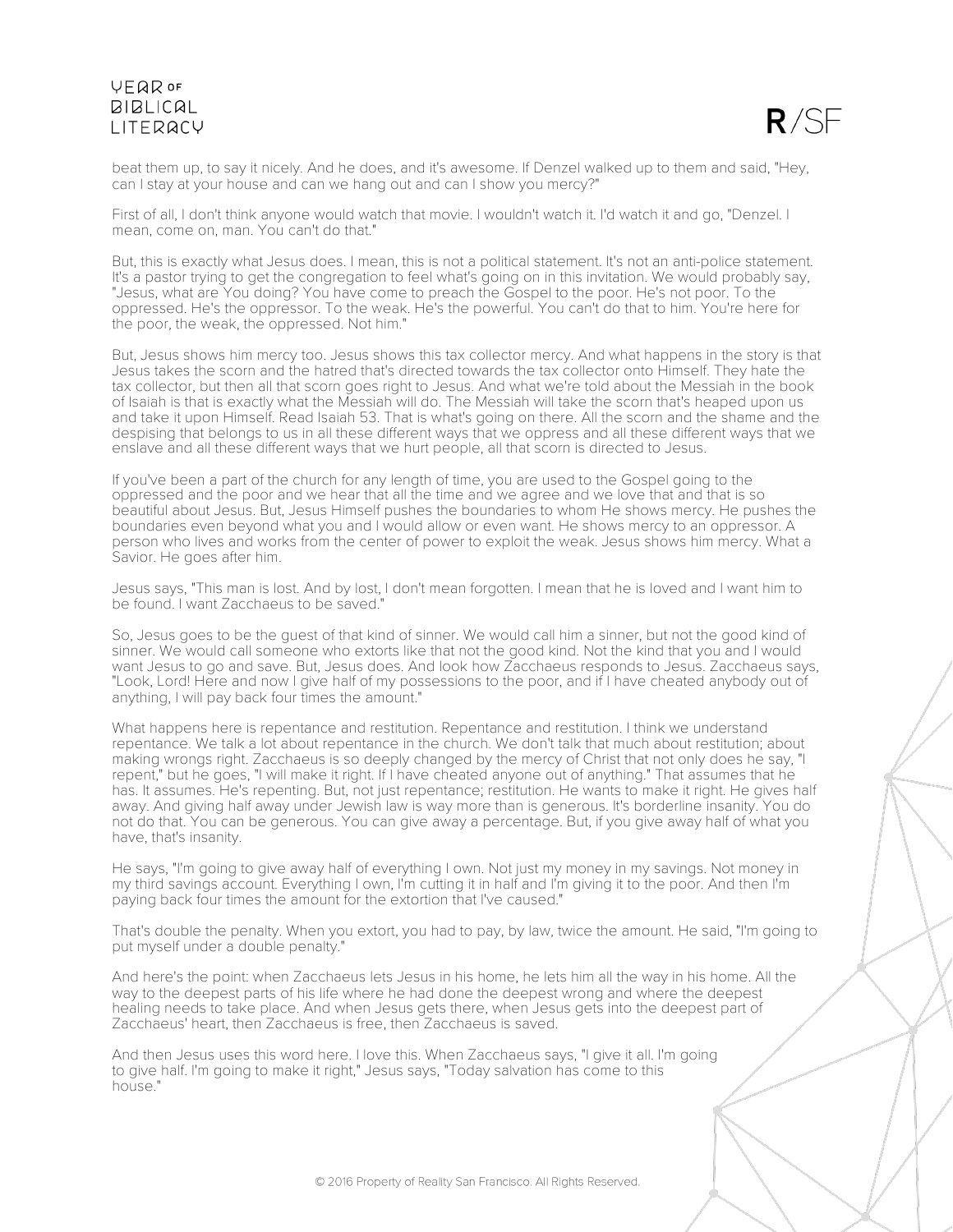

Salvation has come to this house. Meaning not just his home, but his life. Like, Zacchaeus, today, is showing signs of being regenerated. A new heart, a new life. "Salvation," Jesus says, "has come to this house."

And look at the signs of salvation. When there's salvation that happens in our lives and when the saving power of Jesus gets ahold of us, there becomes financial promiscuity. Like, we're just promiscuous with our money. Like, we get so close to the generosity of God that God makes us generous. It's like we can't keep our wallets in our pants. It's like, "No. I've got to give. No, no, no. I've got to give. No, no. God has done such a... I'm going to get it. Who has need? I'll give."

Like, when someone is financially promiscuous, you're like, "Something's changed."

When we're sexually promiscuous, everybody's like, "Oh, yeah. Yeah. Who's not?"

But, when someone becomes – there's a lot of nervous laughter. There was. Really weird nervous laughter. When someone becomes holy in their sexual laugh but promiscuous in their financial life, you will look at someone like, "Salvation has come to this house. There's something. You've changed. Something has happened."

And this is what happens to Zacchaeus. He becomes free. He's like, "Take my stuff. I'm free. It doesn't own me anymore. I'm free and I want to make it right."

And that's the second thing, too. When the saving power of Jesus gets ahold of us, there's a need to make things right. You don't move on and say, "Well, that thing I did, it's covered under the blood of Jesus. Move on."

No. I mean, yes, but no. Some of us have to call people whose lives we wrecked and do everything that we can to make it right, because you've wrecked peoples lives. And you don't have to do the whole preachy thing. Just, "I want to say I'm sorry. I'm sorry for what I've done to you. I'm sorry for that. I feel like I did a lot of damage and I want to ask for your forgiveness."

They might not offer it. They might say, "I don't forgive you." They might say that. They may say, "Well, I don't forgive you."

And that's something that you have to seriously, honestly bring before God. But, there's that change that happens where I want to make it right. What do I do to make this right, because I want to make restitution? I don't just want to repent and go, "Oh, I can just move on? You're saying that Jesus gives me a free start where I can just forget my past and then move on? All the damage I've done and just move on all happygo-lucky?"

No. Make it right. But please, understand the order of grace in this story. Understand the order of grace. This is very, very important. Does Zacchaeus say, "I'm giving away everything," and Jesus says, "Okay. Now I'll come home with you."

That's not what happens. Jesus says, "I'll come home with you," and Zacchaeus hasn't even really repented. He's on the tree still and Jesus says to Zacchaeus, "I want to come home with you."

And Zacchaeus hasn't even repented yet. I mean, the evangelical thing to say here is, "We have to invite Jesus into our lives." But here, Jesus invites Himself into his life. Zacchaeus doesn't go, "Jesus, would You come stay with me? I'm going to invite You into my heart."

No. Jesus was like, "Hey. I'm coming over."

And Zacchaeus is like, "Okay. Let's do this. That's awesome. Come over."

Jesus does not say, "If you clean up your life and stop extorting and cheating, I will come live with you."

Jesus says, "I'll come live with you," and Zacchaeus says, "Okay. I'll stop cheating."

"I'm going to come live with you."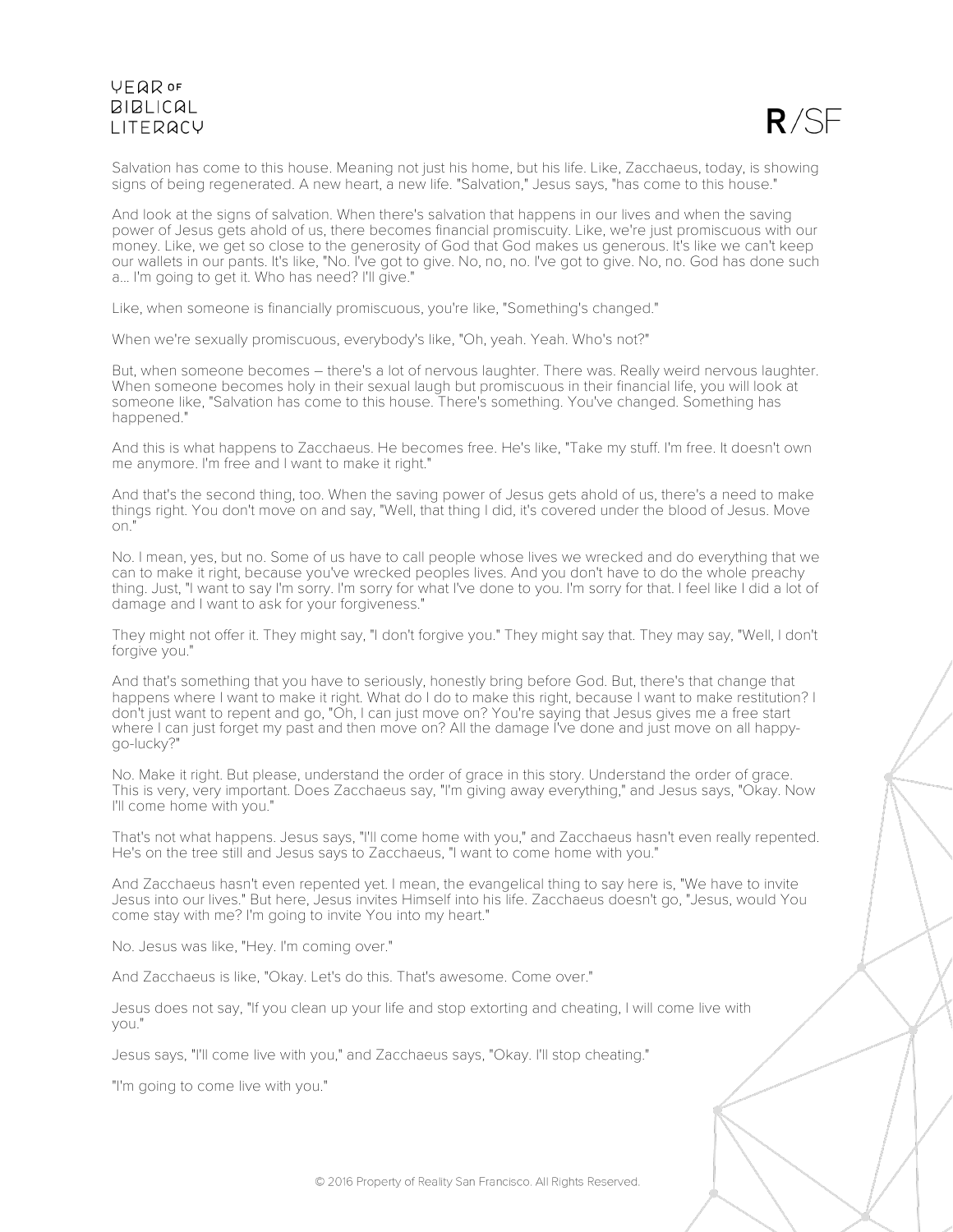

"Okay. I'll stop. I'm changed. Bringing the life of God and the salvation of God in, I'm changed."

That's what's going on here. That Jesus says, "Despite your sin and your past and even your present, I want to be with you," and that changes Zacchaeus. That itself, that grace, that mercy, that seeking and saving the lost, that going after this person that you and I would probably not go after. You and I would probably go after the sexually broken people. You and I would probably go after the poor and the oppressed. But, this oppressor we probably would not go after. But, Jesus goes after him and it changes him and he repents, he opens up his wallet and his life to people, he becomes hospitable to Jesus, he makes restitution.

I feel even saying that sits pretty heavy in this room. I think that some of you guys think that once I become a Christian I just cut my ties with all my old stuff and move on. And I believe even God is inviting Himself into your life in a way and He's like, "Go make that right. Because you've been changed by the Gospel, go make that right. As much is in your power, go make that right. Because, what you did there, you did a lot of hurt and a lot of damage in that person's life."

But, as we kind of close here, let's imagine an alternate ending to the story. Let's imagine how it could have gone. It could have gone something like this: Jesus comes over the Zacchaeus' house. Zacchaeus hosts Jesus. He thinks Jesus is great. Thinks that Jesus is a wonderful dinner guest; a fun conversationalist. Has some very interesting things to say about spirituality and life with God. And, after a couple days, Jesus leaves and Zacchaeus says by to Him at the door and says, "Jesus, we should do this again sometime. I feel like I'm a better version of me when I'm near You. You bring peace into my house. Thank You. Goodbye."

End of story. Imagine that alternate ending. I think that might sound familiar to some of us. I mean, that's basically how we treat Jesus. "Jesus, You for a couple hours on Sunday. Oh, man. It was so good. I sang these songs and I prayed these things. Well, that was great. You made me feel a lot better. Well, see You later. Thanks for hanging."

That's it. That's the alternate ending. That's not what Zacchaeus did. Jesus comes close to Zacchaeus and Zacchaeus brings Jesus all the way in. Not just to his house, but to his heart, his gut, his center. He brings Jesus all the way in. I also want to point out what Jesus said to Zacchaeus. I think this is important. If I've earned any of your listening trust, listen to this: Jesus says, "Come down immediately. I must stay at your house today. I must stay at your house today."

I want that word "today" just to sit for a second. Today. I must stay at your house today. The clarity that you have today is not guaranteed tomorrow. The proximity that you have to Jesus today is not guaranteed tomorrow. The invitations of Jesus right now are not guaranteed tomorrow. And here is why I say that: because of human nature. We get good at whatever we do. If we ignore the light, we will get really good at ignoring the light. If we ignore the invitation of Jesus, we will get really good at ignoring the invitation of Jesus. And, eventually, we can't even hear the invitation anymore.

Soon enough, we are no longer singing, "And I'm asking You, Jesus, show Yourself." We stop singing that. But, if we respond to the light, there is more light. It says in Hebrews, "Today, if you hear His voice, turn. Today, if you hear His voice, turn to Him."

There is something about the immediacy of what Jesus is calling Zacchaeus into. Because, Zacchaeus might not have that opportunity tomorrow. If he doesn't say yes to the invitation of Jesus, that invitation could go away and it could look like Zacchaeus is just not climbing up on the tree the next day and just going, "Yeah. I've done that. Not today. I'm too busy today. I'm not going to climb the tree today. Yesterday, maybe. Today? No."

If, today, you hear His voice. If, today, you are sensing the invitation of Jesus in whatever capacity and whatever that looks like, respond to that. So, I want to sit with this question for just a second. In what areas of your life do you sense Jesus inviting Himself into? What areas of your life do you sense that Jesus is inviting Himself into? In the book of Revelation, Jesus is talking to the Church when He says, "I stand at the door and I knock and whoever opens I will come in and I will eat with them and they with me."

I do believe that Jesus is wanting to invite Himself into people's lives today. It's not us going, "I'm going to invite Jesus into my heart." No. Jesus is like, "I want into this thing and I want in all the way and I want you to take me in all the way to the deepest part in